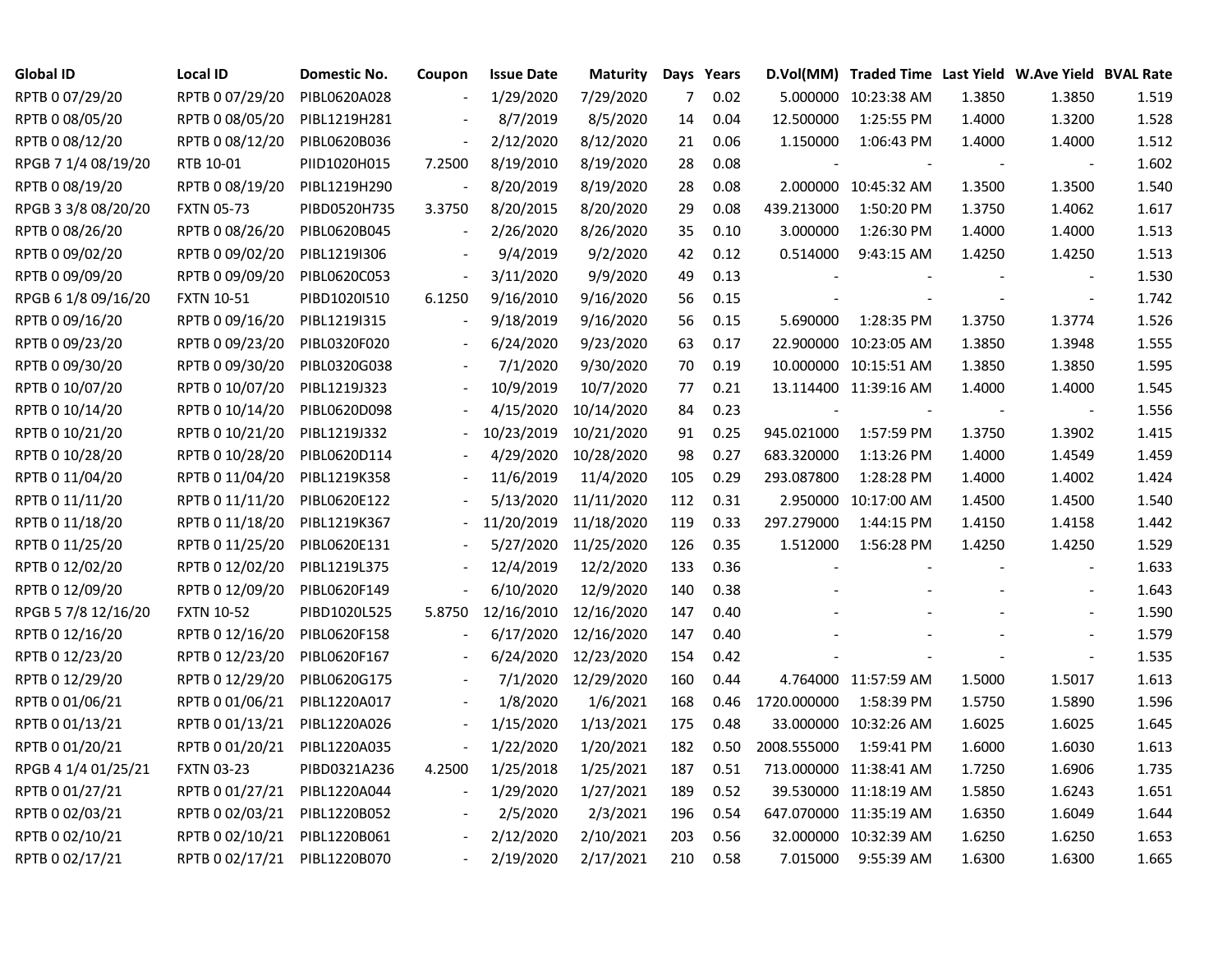| <b>Global ID</b>     | <b>Local ID</b>   | <b>Domestic No.</b> | Coupon                   | <b>Issue Date</b> | <b>Maturity</b>       |     | Days Years |             | D.Vol(MM) Traded Time Last Yield W.Ave Yield BVAL Rate |                |                          |       |
|----------------------|-------------------|---------------------|--------------------------|-------------------|-----------------------|-----|------------|-------------|--------------------------------------------------------|----------------|--------------------------|-------|
| RPTB 0 02/24/21      | RPTB 0 02/24/21   | PIBL1220B089        | $\overline{\phantom{a}}$ | 2/26/2020         | 2/24/2021             | 217 | 0.59       |             |                                                        |                |                          | 1.721 |
| RPGB 7 3/8 03/03/21  | RTB 10-02         | PIID1021C027        | 7.3750                   | 3/3/2011          | 3/3/2021              | 224 | 0.61       |             | 73.000000 10:12:32 AM                                  | 1.6500         | 1.6740                   | 1.660 |
| RPTB 0 03/03/21      | RPTB 0 03/03/21   | PIBL1220C097        |                          | 3/4/2020          | 3/3/2021              | 224 | 0.61       |             |                                                        |                |                          | 1.719 |
| RPTB 0 03/10/21      | RPTB 0 03/10/21   | PIBL1220C104        |                          | 3/11/2020         | 3/10/2021             | 231 | 0.63       | 10.628360   | 9:54:14 AM                                             | 1.6300         | 1.6300                   | 1.699 |
| RPTB 0 03/17/21      | RPTB 0 03/17/21   | PIBL1220C113        |                          | 3/18/2020         | 3/17/2021             | 238 | 0.65       |             |                                                        |                | $\overline{\phantom{a}}$ | 1.727 |
| RPGB 3 1/2 03/20/21  | <b>FXTN 07-57</b> | PIBD0721C574        | 3.5000                   | 3/20/2014         | 3/20/2021             | 241 | 0.66       | 0.100000    | 1:05:59 PM                                             | 1.8600         | 1.8600                   | 1.850 |
| RPTB 0 04/07/21      | RPTB 0 04/07/21   | PIBL1220D149        | $\blacksquare$           | 4/8/2020          | 4/7/2021              | 259 | 0.71       | 0.907000    | 10:58:55 AM                                            | 1.6350         | 1.6350                   | 1.762 |
| RPTB 0 04/14/21      | RPTB 0 04/14/21   | PIBL1220D158        | $\blacksquare$           | 4/15/2020         | 4/14/2021             | 266 | 0.73       | 110.900000  | 1:37:12 PM                                             | 1.6750         | 1.6750                   | 1.707 |
| RPTB 0 04/21/21      | RPTB 0 04/21/21   | PIBL1220D167        | $\overline{a}$           | 4/22/2020         | 4/21/2021             | 273 | 0.75       | 1.337000    | 1:15:30 PM                                             | 1.6500         | 1.6600                   | 1.793 |
| RPGB 6 1/2 04/28/21  | <b>FXTN 10-53</b> | PIBD1021D531        | 6.5000                   | 4/28/2011         | 4/28/2021             | 280 | 0.77       |             |                                                        |                | $\blacksquare$           | 1.668 |
| RPTB 0 04/28/21      | RPTB 0 04/28/21   | PIBL1220D176        | $\blacksquare$           | 4/29/2020         | 4/28/2021             | 280 | 0.77       |             |                                                        | $\blacksquare$ | $\blacksquare$           | 1.852 |
| RPTB 0 05/05/21      | RPTB 0 05/05/21   | PIBL1220E184        |                          | 5/6/2020          | 5/5/2021              | 287 | 0.79       | 1125.258000 | 1:12:09 PM                                             | 1.7550         | 1.7556                   | 1.758 |
| RPTB 0 05/12/21      | RPTB 0 05/12/21   | PIBL1220E193        |                          | 5/13/2020         | 5/12/2021             | 294 | 0.81       |             | 500.000000 11:37:19 AM                                 | 1.7600         | 1.7600                   | 1.784 |
| RPTB 0 05/19/21      | RPTB 0 05/19/21   | PIBL1220E200        |                          | 5/20/2020         | 5/19/2021             | 301 | 0.82       |             | 925.350000 11:24:07 AM                                 | 1.7600         | 1.7600                   | 1.770 |
| RPTB 0 05/26/21      | RPTB 0 05/26/21   | PIBL1220E219        |                          | 5/27/2020         | 5/26/2021             | 308 | 0.84       |             | 0.610000 10:35:27 AM                                   | 1.7000         | 1.7000                   | 1.848 |
| RPTB 0 06/02/21      | RPTB 0 06/02/21   | PIBL1220F227        |                          | 6/3/2020          | 6/2/2021              | 315 | 0.86       |             | 47.120000 11:46:50 AM                                  | 1.7500         | 1.7500                   | 1.785 |
| RPTB 0 06/09/21      | RPTB 0 06/09/21   | PIBL1220F236        | $\blacksquare$           | 6/10/2020         | 6/9/2021              | 322 | 0.88       |             | 20.080000 10:43:31 AM                                  | 1.7650         | 1.7650                   | 1.783 |
| RPGB 4 7/8 06/13/21  | RTB 03-09         | PIID0321F092        | 4.8750                   | 6/13/2018         | 6/13/2021             | 326 | 0.89       | 22.000000   | 1:20:10 PM                                             | 1.9000         | 1.8657                   | 1.925 |
| RPTB 0 06/16/21      | RPTB 0 06/16/21   | PIBL1220F245        | $\bar{\phantom{a}}$      | 6/17/2020         | 6/16/2021             | 329 | 0.90       |             |                                                        |                | $\blacksquare$           | 1.846 |
| RPTB 0 06/23/21      | RPTB 0 06/23/21   | PIBL1220F254        | $\sim$                   | 6/24/2020         | 6/23/2021             | 336 | 0.92       |             | 245.800000 11:47:17 AM                                 | 1.7650         | 1.7650                   | 1.802 |
| RPTB 0 06/30/21      | RPTB 0 06/30/21   | PIBL1220G262        | $\blacksquare$           | 7/1/2020          | 6/30/2021             | 343 | 0.94       |             |                                                        |                | $\overline{\phantom{a}}$ | 1.833 |
| RPTB 0 07/07/21      | RPTB 0 07/07/21   | PIBL1220G271        |                          | 7/8/2020          | 7/7/2021              | 350 | 0.96       |             | 23.134000 11:02:49 AM                                  | 1.7750         | 1.7744                   | 1.840 |
| RPTB 0 07/14/21      | RPTB 0 07/14/21   | PIBL1220G280        |                          | 7/15/2020         | 7/14/2021             | 357 | 0.98       | 102.138000  | 1:55:34 PM                                             | 1.7500         | 1.7489                   | 1.787 |
| RPTB 0 07/21/21      | RPTB 0 07/21/21   | PIBL1220G299        | $\blacksquare$           | 7/22/2020         | 7/21/2021             | 364 | 1.00       | 164.053722  | 1:53:59 PM                                             | 1.7550         | 1.7418                   | 1.769 |
| RPGB 5 3/4 10/20/21  | RTB 10-03         | PIID1021J039        | 5.7500                   | 10/20/2011        | 10/20/2021            | 455 | 1.25       |             | 10.000000 11:52:00 AM                                  | 2.0000         | 2.0000                   | 1.932 |
| RPGB 5 3/4 11/24/21  | <b>FXTN 10-55</b> | PIBD1021K551        | 5.7500                   |                   | 11/24/2011 11/24/2021 | 490 | 1.34       |             | 6.000000 11:30:12 AM                                   | 2.0000         | 2.0000                   | 1.932 |
| RPGB 63/8 01/19/22   | <b>FXTN 10-54</b> | PIBD1022G545        | 6.3750                   | 7/19/2011         | 1/19/2022             | 546 | 1.50       | 18.000000   | 1:24:33 PM                                             | 1.9800         | 1.9787                   | 1.969 |
| RPGB 4 01/26/22      | <b>FXTN 05-74</b> | PIBD0522A747        | 4.0000                   | 1/26/2017         | 1/26/2022             | 553 | 1.51       |             | 11.500000 11:37:49 AM                                  | 1.9800         | 1.9800                   | 1.971 |
| RPGB 15 03/14/22     | <b>FXTN 20-02</b> | PIBD2022C021        | 15.0000                  | 3/14/2002         | 3/14/2022             | 600 | 1.64       |             |                                                        |                |                          | 1.980 |
| RPGB 4 3/4 07/04/22  | <b>FXTN 03-24</b> | PIBD0322G247        | 4.7500                   | 7/4/2019          | 7/4/2022              | 712 | 1.95       | 47.500000   | 1:49:49 PM                                             | 1.9500         | 1.9621                   | 1.981 |
| RPGB 4 7/8 08/02/22  | <b>FXTN 10-56</b> | PIBD1022H562        | 4.8750                   | 8/2/2012          | 8/2/2022              | 741 | 2.03       |             |                                                        |                |                          | 2.170 |
| RPGB 4 3/4 09/13/22  | <b>FXTN 10-57</b> | PIBD1022I570        | 4.7500                   | 9/13/2012         | 9/13/2022             | 783 | 2.14       |             |                                                        |                | $\sim$                   | 2.058 |
| RPGB 12 3/4 10/17/22 | <b>FXTN 20-03</b> | PIBD2022J033        | 12.7500                  | 10/17/2002        | 10/17/2022            | 817 | 2.24       |             |                                                        |                | $\overline{\phantom{a}}$ | 2.071 |
| RPGB 4 5/8 12/04/22  | RTB 05-11         | PIID0522L114        | 4.6250                   | 12/4/2017         | 12/4/2022             | 865 | 2.37       | 88.268000   | 1:15:54 PM                                             | 2.0475         | 2.0287                   | 2.067 |
| RPGB 4 12/06/22      | <b>FXTN 10-58</b> | PIBD1022L585        | 4.0000                   | 12/6/2012         | 12/6/2022             | 867 | 2.37       | 7.800000    | 1:42:56 PM                                             | 2.2200         | 2.2200                   | 2.163 |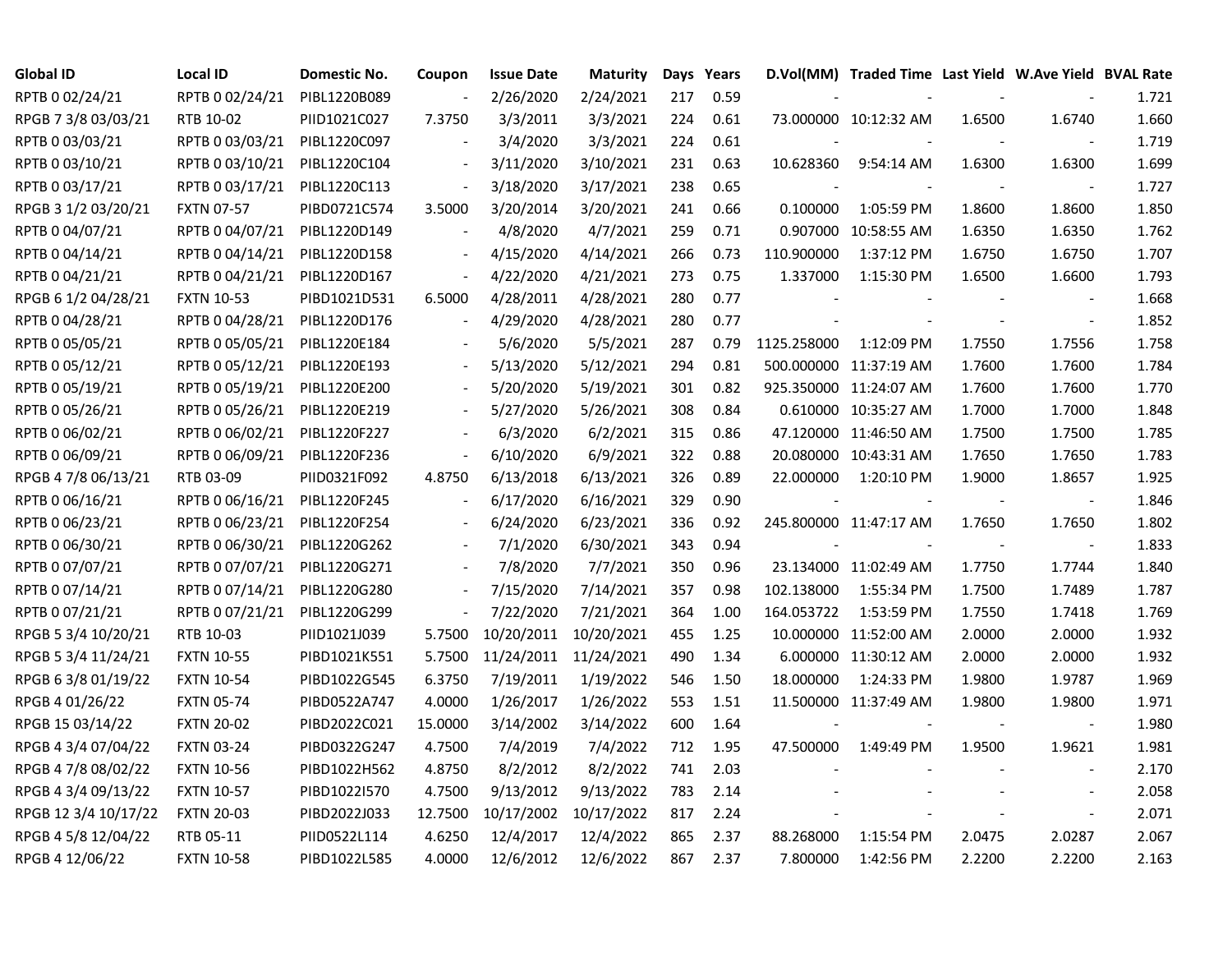| <b>Global ID</b>     | <b>Local ID</b>   | <b>Domestic No.</b> | Coupon  | <b>Issue Date</b> | <b>Maturity</b>       |     | Days Years | D.Vol(MM)  | Traded Time Last Yield W.Ave Yield BVAL Rate |        |                          |       |
|----------------------|-------------------|---------------------|---------|-------------------|-----------------------|-----|------------|------------|----------------------------------------------|--------|--------------------------|-------|
| RPGB 4 3/8 02/11/23  | RTB 03-10         | PIID0323B101        | 4.3750  | 2/11/2020         | 2/11/2023             | 934 | 2.56       | 514.240000 | 1:58:09 PM                                   | 2.0250 | 2.0376                   | 2.071 |
| RPGB 13 02/20/23     | <b>FXTN 20-04</b> | PIBD2023B048        | 13.0000 | 2/20/2003         | 2/20/2023             | 943 | 2.58       |            |                                              |        | $\overline{\phantom{a}}$ | 2.120 |
| RPGB 5 1/2 03/08/23  | <b>FXTN 05-75</b> | PIBD0523C752        | 5.5000  | 3/8/2018          | 3/8/2023              | 959 | 2.63       | 44.000000  | 1:40:37 PM                                   | 2.0650 | 2.0524                   | 2.094 |
| RPGB 3 1/2 04/21/23  | <b>FXTN 07-58</b> | PIBD0723D588        | 3.5000  | 4/21/2016         | 4/21/2023 1,003       |     | 2.75       | 204.200000 | 1:59:46 PM                                   | 2.0350 | 2.0369                   | 2.076 |
| RPGB 11 7/8 05/29/23 | <b>FXTN 20-05</b> | PIBD2023E054        | 11.8750 | 5/29/2003         | 5/29/2023 1,041       |     | 2.85       |            |                                              |        | $\overline{\phantom{a}}$ | 2.158 |
| RPGB 3 1/4 08/15/23  | RTB 10-04         | PIID1023H046        | 3.2500  | 8/15/2013         | 8/15/2023 1,119       |     | 3.06       |            | 19.500000 11:17:01 AM                        | 2.4250 | 2.4058                   | 2.396 |
| RPGB 11 3/8 10/23/23 | <b>FXTN 20-06</b> | PIBD2023J068        | 11.3750 | 10/23/2003        | 10/23/2023 1,188      |     | 3.25       |            |                                              |        | $\blacksquare$           | 2.208 |
| RPGB 6 1/4 03/12/24  | RTB 05-12         | PIID0524C129        | 6.2500  | 3/12/2019         | 3/12/2024 1,329       |     | 3.64       | 450.000000 | 1:59:48 PM                                   | 2.1300 | 2.1283                   | 2.156 |
| RPGB 4 1/2 04/20/24  | <b>FXTN 07-59</b> | PIBD0724D595        | 4.5000  | 4/20/2017         | 4/20/2024 1,368       |     | 3.75       |            |                                              |        | $\blacksquare$           | 2.286 |
| RPGB 12 3/8 06/03/24 | <b>FXTN 20-07</b> | PIBD2024F075        | 12.3750 | 6/3/2004          | 6/3/2024 1,412        |     | 3.87       |            |                                              |        | $\blacksquare$           | 2.279 |
| RPGB 12 7/8 08/05/24 | <b>FXTN 20-08</b> | PIBD2024H086        | 12.8750 | 8/5/2004          | 8/5/2024 1,475        |     | 4.04       |            |                                              |        | $\overline{\phantom{a}}$ | 2.299 |
| RPGB 4 1/8 08/20/24  | <b>FXTN 10-59</b> | PIBD1024H595        | 4.1250  | 8/20/2014         | 8/20/2024 1,490       |     | 4.08       |            |                                              |        | $\overline{\phantom{a}}$ | 2.450 |
| RPGB 4 1/4 10/17/24  | <b>FXTN 05-76</b> | PIBD0524J762        | 4.2500  | 10/17/2019        | 10/17/2024 1,548      |     | 4.24       |            |                                              |        |                          | 2.152 |
| RPGB 13 3/4 11/11/24 | <b>FXTN 20-09</b> | PIBD2024K091        | 13.7500 | 11/11/2004        | 11/11/2024 1,573      |     | 4.31       |            |                                              |        | $\overline{a}$           | 2.325 |
| RPGB 5 3/4 04/12/25  | <b>FXTN 07-61</b> | PIBD0725D618        | 5.7500  | 4/12/2018         | 4/12/2025 1,725       |     | 4.72       |            | 9.700000 10:59:56 AM                         | 2.3000 | 2.3000                   | 2.337 |
| RPGB 12 1/8 04/14/25 | <b>FXTN 20-10</b> | PIBD2025D103        | 12.1250 | 4/14/2005         | 4/14/2025 1,727       |     | 4.73       |            |                                              |        | $\blacksquare$           | 2.368 |
| RPGB 3 5/8 09/09/25  | <b>FXTN 10-60</b> | PIBD1025I608        | 3.6250  | 9/9/2015          | 9/9/2025 1,875        |     | 5.13       | 793.298000 | 1:55:12 PM                                   | 2.2750 | 2.3198                   | 2.345 |
| RPGB 12 1/8 10/20/25 | <b>FXTN 20-11</b> | PIBD2025J116        | 12.1250 | 10/20/2005        | 10/20/2025 1,916      |     | 5.25       |            |                                              |        | $\overline{\phantom{a}}$ | 2.417 |
| RPGB 18 1/4 11/29/25 | <b>FXTN 25-01</b> | PIBD2525K015        | 18.2500 | 11/29/2000        | 11/29/2025 1,956      |     | 5.36       |            |                                              |        |                          | 2.427 |
| RPGB 10 1/4 01/19/26 | <b>FXTN 20-12</b> | PIBD2026A122        | 10.2500 | 1/19/2006         | 1/19/2026 2,007       |     | 5.50       |            |                                              |        | $\overline{\phantom{a}}$ | 2.439 |
| RPGB 6 1/4 02/14/26  | <b>FXTN 07-62</b> | PIBD0726B627        | 6.2500  | 2/14/2019         | 2/14/2026 2,033       |     | 5.57       | 83.000000  | 1:05:46 PM                                   | 2.4050 | 2.4048                   | 2.402 |
| RPGB 3 1/2 09/20/26  | RTB 10-05         | PIID1026I057        | 3.5000  | 9/20/2016         | 9/20/2026 2,251       |     | 6.16       |            | 42.480000 11:36:25 AM                        | 2.7000 | 2.7004                   | 2.693 |
| RPGB 6 1/4 10/20/26  | RTB 15-01         | PIID1526J019        | 6.2500  | 10/20/2011        | 10/20/2026 2,281      |     | 6.25       | 0.500000   | 1:37:20 PM                                   | 2.7500 | 2.7500                   | 2.586 |
| RPGB 8 12/07/26      | <b>FXTN 20-13</b> | PIBD2026L139        | 8.0000  | 12/7/2006         | 12/7/2026 2,329       |     | 6.38       |            |                                              |        | $\blacksquare$           | 2.513 |
| RPGB 5 3/8 03/01/27  | RTB 15-02         | PIID1527C023        | 5.3750  | 3/1/2012          | 3/1/2027 2,413        |     | 6.61       |            |                                              |        | $\overline{\phantom{a}}$ | 2.539 |
| RPGB 4 3/4 05/04/27  | <b>FXTN 10-61</b> | PIBD1027E617        | 4.7500  | 5/4/2017          | 5/4/2027 2,477        |     | 6.78       |            |                                              |        | $\overline{\phantom{a}}$ | 2.586 |
| RPGB 8 5/8 09/06/27  | <b>FXTN 20-14</b> | PIBD2027I140        | 8.6250  | 9/6/2007          | 9/6/2027 2,602        |     | 7.12       |            |                                              |        | $\Box$                   | 2.571 |
| RPGB 6 1/4 03/22/28  | <b>FXTN 10-63</b> | PIBD1028C635        | 6.2500  | 3/22/2018         | 3/22/2028 2,800       |     | 7.67       | 21.082000  | 1:27:55 PM                                   | 2.7500 | 2.7500                   | 2.568 |
| RPGB 9 1/2 12/04/28  | <b>FXTN 20-15</b> | PIBD2028L151        | 9.5000  | 12/4/2008         | 12/4/2028 3,057       |     | 8.37       |            |                                              |        | $\overline{a}$           | 2.759 |
| RPGB 67/8 01/10/29   | <b>FXTN 10-64</b> | PIBD1029A644        | 6.8750  | 1/10/2019         | 1/10/2029 3,094       |     | 8.47       |            | 47.980000 10:38:57 AM                        | 2.7000 | 2.6500                   | 2.654 |
| RPGB 8 3/4 05/27/30  | <b>FXTN 20-16</b> | PIBD2030E166        | 8.7500  | 5/27/2010         | 5/27/2030 3,596       |     | 9.85       | 32.000000  | 1:12:17 PM                                   | 2.8159 | 2.8159                   | 2.805 |
| RPGB 2 7/8 07/09/30  | <b>FXTN 10-65</b> | PIBD1030G655        | 2.8750  | 7/9/2020          | 7/9/2030 3,639        |     | 9.96       |            | 235.000000 10:55:03 AM                       | 2.6400 | 2.6508                   | 2.652 |
| RPGB 12 1/2 07/28/30 | <b>FXTN 25-02</b> | PIBD2530G029        | 12.5000 | 7/28/2005         | 7/28/2030 3,658 10.02 |     |            |            |                                              |        |                          | 2.738 |
| RPGB 11 1/4 01/26/31 | <b>FXTN 25-03</b> | PIBD2531A032        | 11.2500 | 1/26/2006         | 1/26/2031 3,840 10.51 |     |            |            |                                              |        | $\overline{\phantom{a}}$ | 2.761 |
| RPGB 8 07/19/31      | <b>FXTN 20-17</b> | PIBD2031G171        | 8.0000  | 7/19/2011         | 7/19/2031 4,014 10.99 |     |            | 250.000000 | 1:05:57 PM                                   | 2.8000 | 2.8000                   | 2.814 |